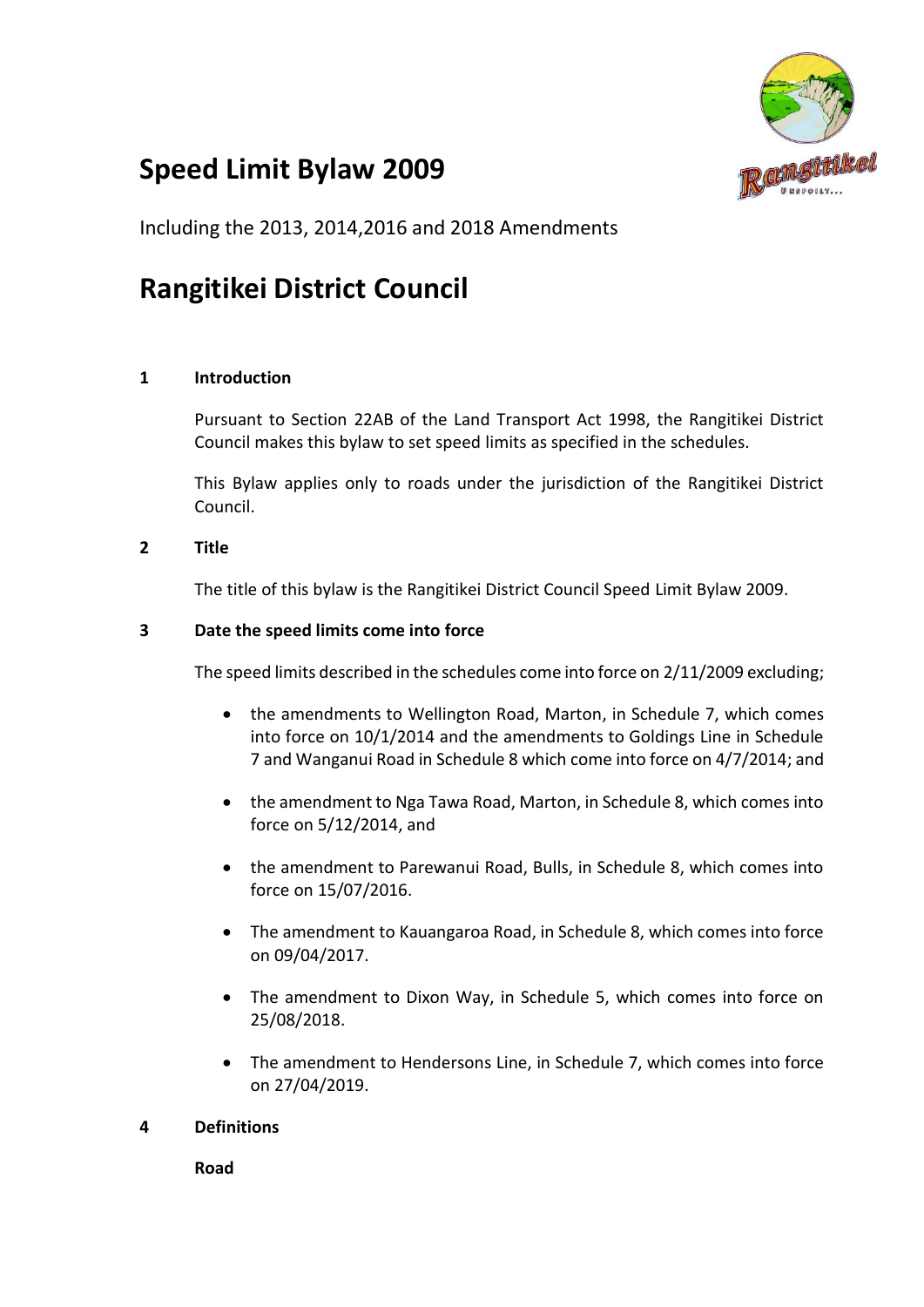(a) includes:

- i. a street
- ii. a motorway; and
- iii. a beach; and
- iv. a place to which the public have access, whether as of right or not ; and
- v. all bridges, culverts, ferries, and fords forming part of a road or street or motorway, or a place referred to in (iv); and
- vi. all sites at which vehicles may be weighed for the purposes of the Land Transport Act 1998 or any other enactments; and

(b) includes a section of a road

**Rural Area** means a road or a geographical area that is not an urban traffic area, to which the rural speed limit generally applies.

**Rural Speed Limit** means a speed limit of 100km/h.

#### **Speed limit** means

(a) the maximum speed at which a vehicle may legally be operated on a particular road, but does not mean the maximum permitted operating speed for classes or types of vehicles in any Act, regulations or rule;

(b) for a minimum speed limit, the minimum speed at which a vehicle may legally be operated in a specified lane of the road

(c) an urban, rural, permanent, holiday, temporary, variable or minimum speed limit.

**Urban traffic area** means an area designated under this rule that consists of one or more specified roads or a specified geographical area, to which the urban speed limit generally applies.

**Urban traffic limit** means a speed limit of 50km/h.

## **5 Speed limits**

The roads or areas described in the schedules specified in paragraph 6 or as shown on a map referenced in the schedules are declared to have the speed limits specified in the schedules and maps, which are part of the bylaw.

#### **6 Schedules**

Schedule 1: Roads that have a speed limit of 10 km/h (Schedule 1 is not in use in this bylaw).

#### **Schedule 2: Roads that have a speed limit of 20 km/h.**

Schedule 3: Roads that have a speed limit of 30 km/h (Schedule 3 is not in use in this bylaw).

Schedule 4: Roads that have a speed limit of 40 km/h (Schedule 4 is not in use in this bylaw).

**Schedule 5: Roads that have a speed limit of 50 km/h.**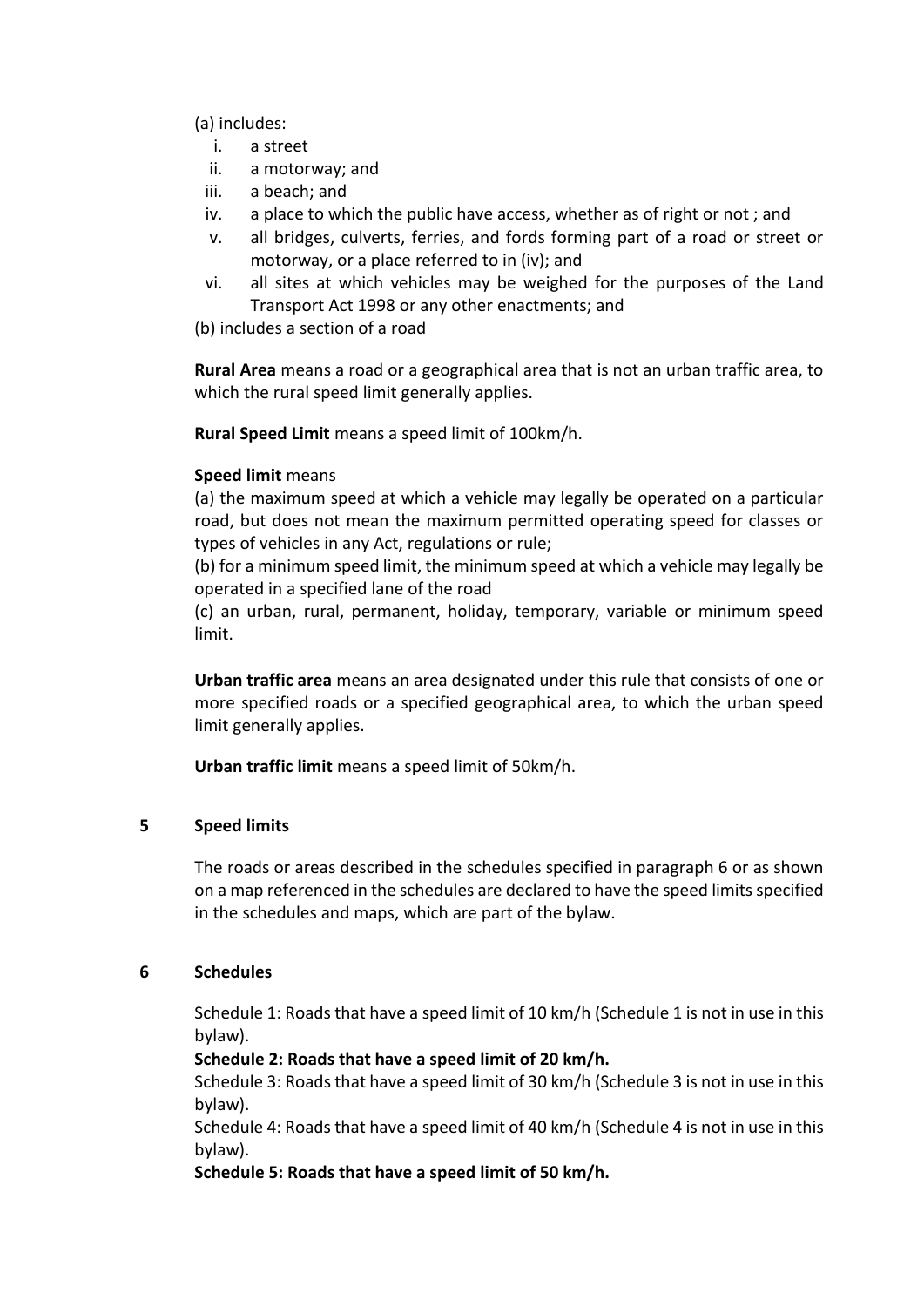Schedule 6: Roads that have a speed limit of 60 km/h (Schedule 6 is not in use in this bylaw).

**Schedule 7: Roads that have a speed limit of 70 km/h.** 

**Schedule 8: Roads that have a speed limit of 80 km/h.**

Schedule 9: Roads that have a speed limit of 90 km/h (Schedule 9 is not in use in this bylaw).

**Schedule 10: Roads that have a speed limit of 100 km/h.** 

Schedule 11: Roads that have a holiday speed limit (Schedule 11 is not in use in this bylaw).

Schedule 12: Roads that have a variable speed limit (Schedule 12 is not in use in this bylaw).

Schedule 13: Roads that have a minimum speed limit (Schedule 13 is not used in this bylaw).

## **7 Date bylaw made**

This Bylaw was made by the Rangitikei District Council at a meeting of Council on 27 August 2009 (resolved minute number 09/RDC/300).

The Amendment to the Crofton intersection was adopted by the Rangitikei District Council at a meeting of Council on 26 November 2013 (resolved minute number 13/RDC/318).

The Amendments for Goldings Line and Wanganui Road were adopted by the Rangitikei District Council on 1 May 2014 (resolved minute number 14/RDC/096 and 14/RDC/097).

The Amendments for Nga Tawa Road were adopted by Rangitikei District Council on 20 October 2014 (resolved minute number 14/RDC/231).

The Amendments for Parewanui Road were adopted by Rangitikei District Council on 26 May 2016 (resolved minute number 16/RDC/135).

The Amendment for Kauangaroa Road was adopted by Rangitikei District Council on 15/01/2016(resolved minute number 16/RDC/389).

The Amendment for Dixon Way was adopted by Rangitikei District Council on 28 June 2018 (resolved minute number 18/TCB/038).

The Amendment for Hendersons Line was adopted by Rangitikei District Council on 28 March 2019 (resolved minute number 19/RDC/084).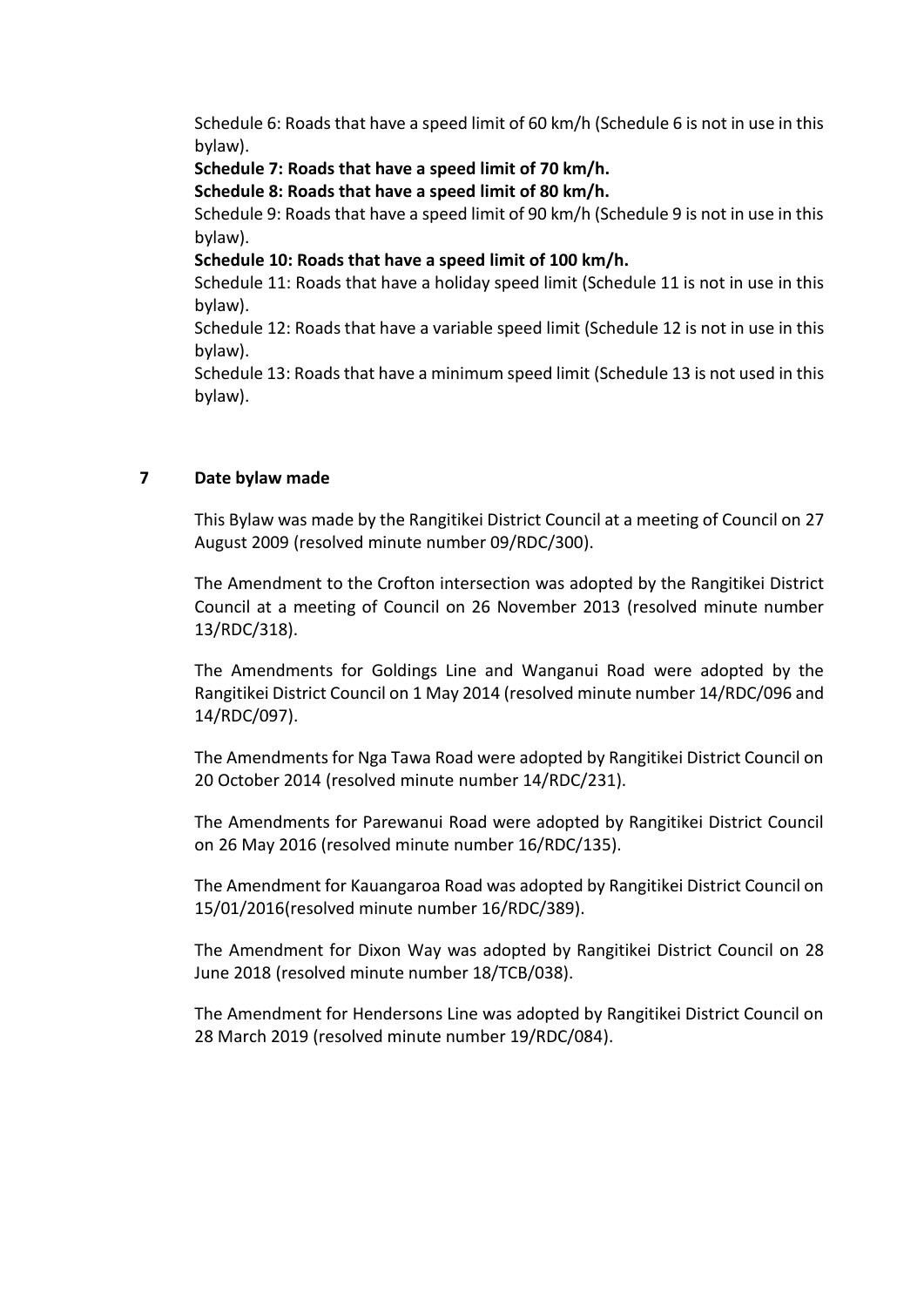# Schedule 2 Traffic Areas 20 km/h

The roads or areas described in this schedule and shown on a map referenced in this schedule are declared to have a speed limit of 20 km/h.

| Map                       | Description                                                                     | Legal Instrument                  |
|---------------------------|---------------------------------------------------------------------------------|-----------------------------------|
| Camping Grounds RDC 09-01 | <b>Dudding's Lake Camping Ground</b>                                            | Rangitikei District Council Speed |
|                           | Covering all roads from the entrance off State Highway 3 right around the lake. | Limit Bylaw 2009                  |
| Camping Grounds RDC 09-01 | <b>Mangaweka Camping Ground</b>                                                 | Rangitikei District Council Speed |
|                           | Covering the road from the entrance off Ruahine St, Mangaweka right through     | Limit Bylaw 2009                  |
|                           | the camping ground.                                                             |                                   |
| Camping Grounds RDC 09-01 | <b>Bulls Domain</b>                                                             | Rangitikei District Council Speed |
|                           | Covering all roads and car parks from the entrance off Domain Road, Bulls       | Limit Bylaw 2009                  |
|                           | throughout the Domain.                                                          |                                   |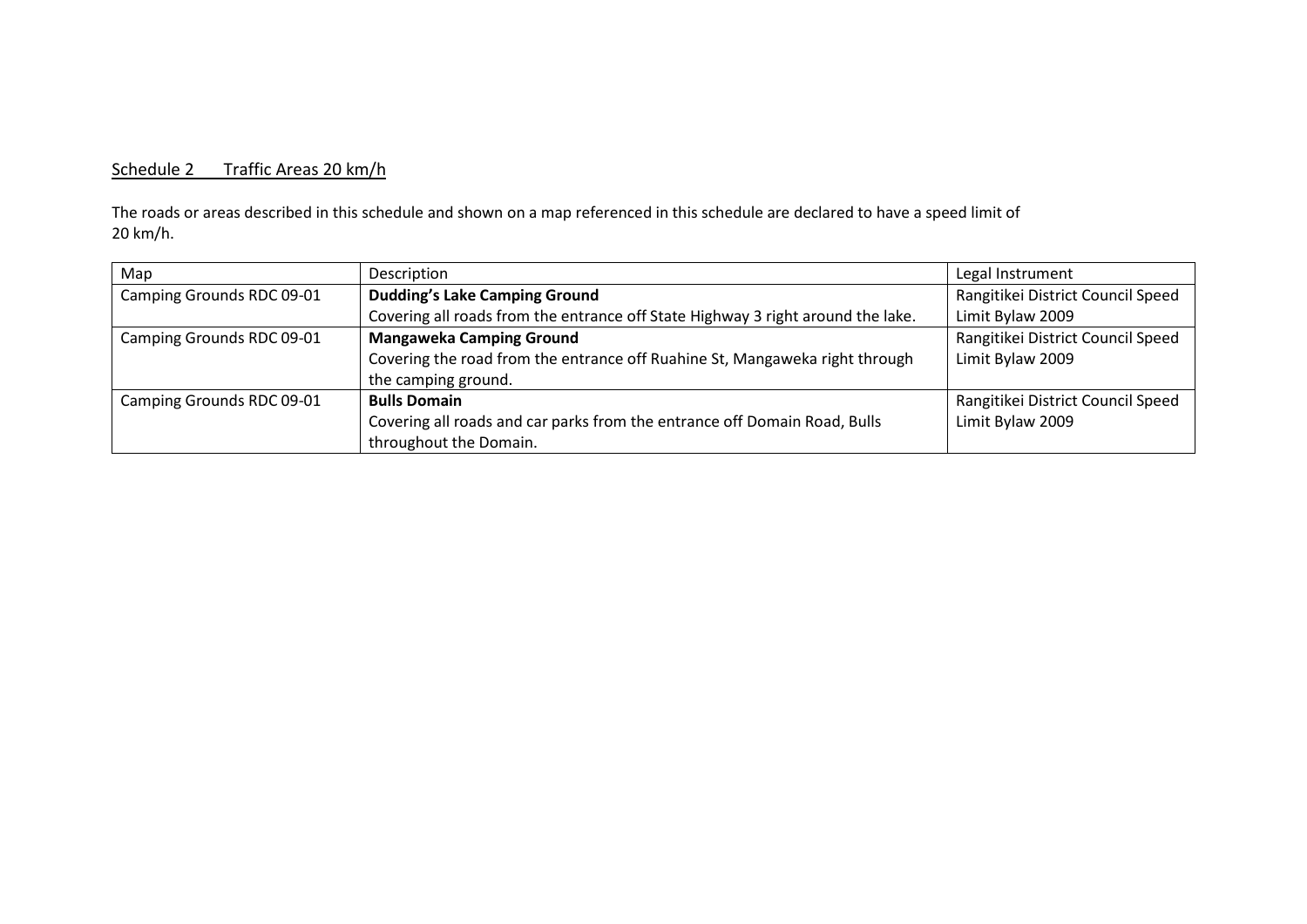#### Schedule 5 Urban Traffic Areas 50 km/h

The Rangitikei District Council declares Urban Traffic Areas as defined below in this Register. All roads within the nine separately defined areas have a speed limit of 50 km/h unless otherwise designated. Roads that are not 50 km/h within the Urban Traffic Areas are listed separately in this register and shown on the speed limit maps. The roads covered by the nine Urban Traffic Areas exclude State Highways where the Road Controlling Authority is the New Zealand Transport Agency and those roads or areas that are marked on the said map and identified in the legend as having a different speed limit, as referenced in the appropriate schedule of this bylaw.

| Map                   | <b>Description</b>                                                                                   | Legal Instrument            |
|-----------------------|------------------------------------------------------------------------------------------------------|-----------------------------|
| Taihape               | <b>Taihape</b>                                                                                       | Rangitikei District Council |
| RDC 09-02             | All the roads within the area marked on the map entitled Taihape RDC 09-02 and identified in         | Speed Limit Bylaw 2009      |
|                       | the legend as an urban traffic area having a speed limit of 50 km/h.                                 |                             |
| Mangaweka RDC 09-03   | Mangaweka                                                                                            | Rangitikei District Council |
|                       | All the roads within the area marked on the map entitled Mangaweka RDC 09-03 and                     | Speed Limit Bylaw 2009      |
|                       | identified in the legend as an urban traffic area having a speed limit of 50 km/h.                   |                             |
| Hunterville RDC 09-04 | <b>Hunterville</b>                                                                                   | Rangitikei District Council |
|                       | All the roads within the area marked on the map entitled <b>Hunterville RDC 09-04</b> and identified | Speed Limit Bylaw 2009      |
|                       | in the legend as an urban traffic area having a speed limit of 50 km/h.                              |                             |
| <b>Bulls</b>          | <b>Bulls</b>                                                                                         | Rangitikei District Council |
| RDC 09-06             | All the roads within the area marked on the map entitled "Bulls RDC 09-06" and identified in         | Speed Limit Bylaw 2009      |
|                       | the legend as an urban traffic area having a speed limit of 50 km/h.                                 |                             |
| Marton                | <b>Marton</b>                                                                                        | Rangitikei District Council |
| RDC 09-05             | All the roads within the area marked on the map entitled Marton RDC 09-05" and identified in         | Speed Limit Bylaw 2009      |
|                       | the legend as an urban traffic area having a speed limit of 50 km/h.                                 |                             |
|                       |                                                                                                      |                             |
| Scott's Ferry and     | <b>Scott's Ferry</b>                                                                                 | Rangitikei District Council |
| Koitiata RDC 09-07    | All the roads within the area marked on the map entitled "Scott's Ferry and Koitiata RDC 09-         | Speed Limit Bylaw 2009      |
|                       | $02$ " and identified in the legend as an urban traffic area having a speed limit of 50 km/h,        |                             |
| Rātana and Whangaehu  | Rātana                                                                                               | Rangitikei District Council |
| RDC 09-08             | All the roads within the area marked on the map entitled "Ratana and Whangaehu RDC 09-               | Speed Limit Bylaw 2009      |
|                       | 08" and identified in the legend as an urban traffic area having a speed limit of 50 km/h,           |                             |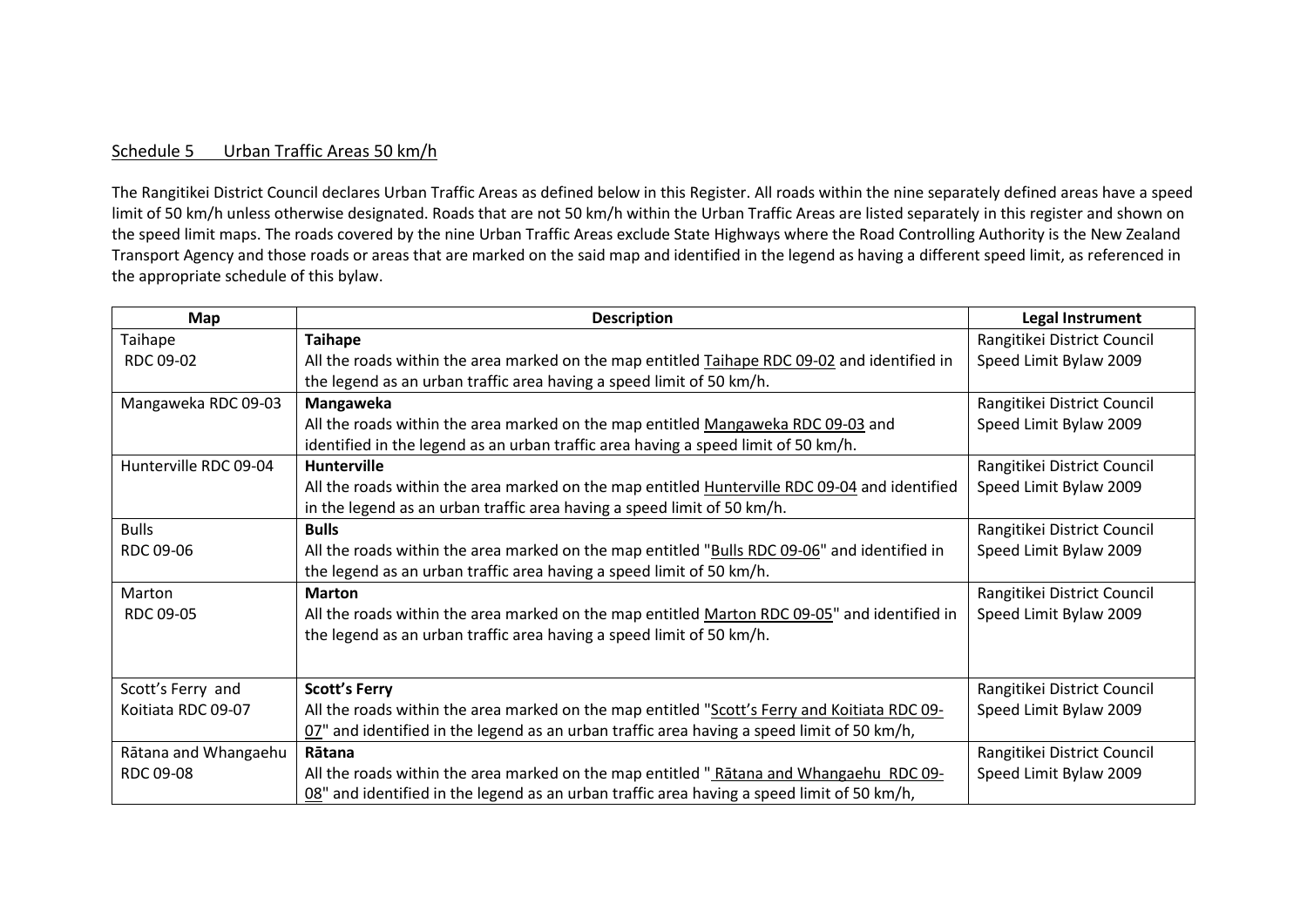| Map                  | <b>Description</b>                                                                           | Legal Instrument            |
|----------------------|----------------------------------------------------------------------------------------------|-----------------------------|
| Scott's Ferry and    | Koitiata                                                                                     | Rangitikei District Council |
| Koitiata RDC 09-07   | All the roads within the area marked on the map entitled "Scott's Ferry and Koitiata RDC 09- | Speed Limit Bylaw 2009      |
|                      | 07" and identified in the legend as an urban traffic area having a speed limit of 50 km/h,   |                             |
| Rātana and Whangaehu | Whangaehu village                                                                            | Rangitikei District Council |
| RDC 09 - 08          | All the roads within the area marked on the map entitled "Ratana and Whangaehu RDC 09-       | Speed Limit Bylaw 2009      |
|                      | 08''                                                                                         |                             |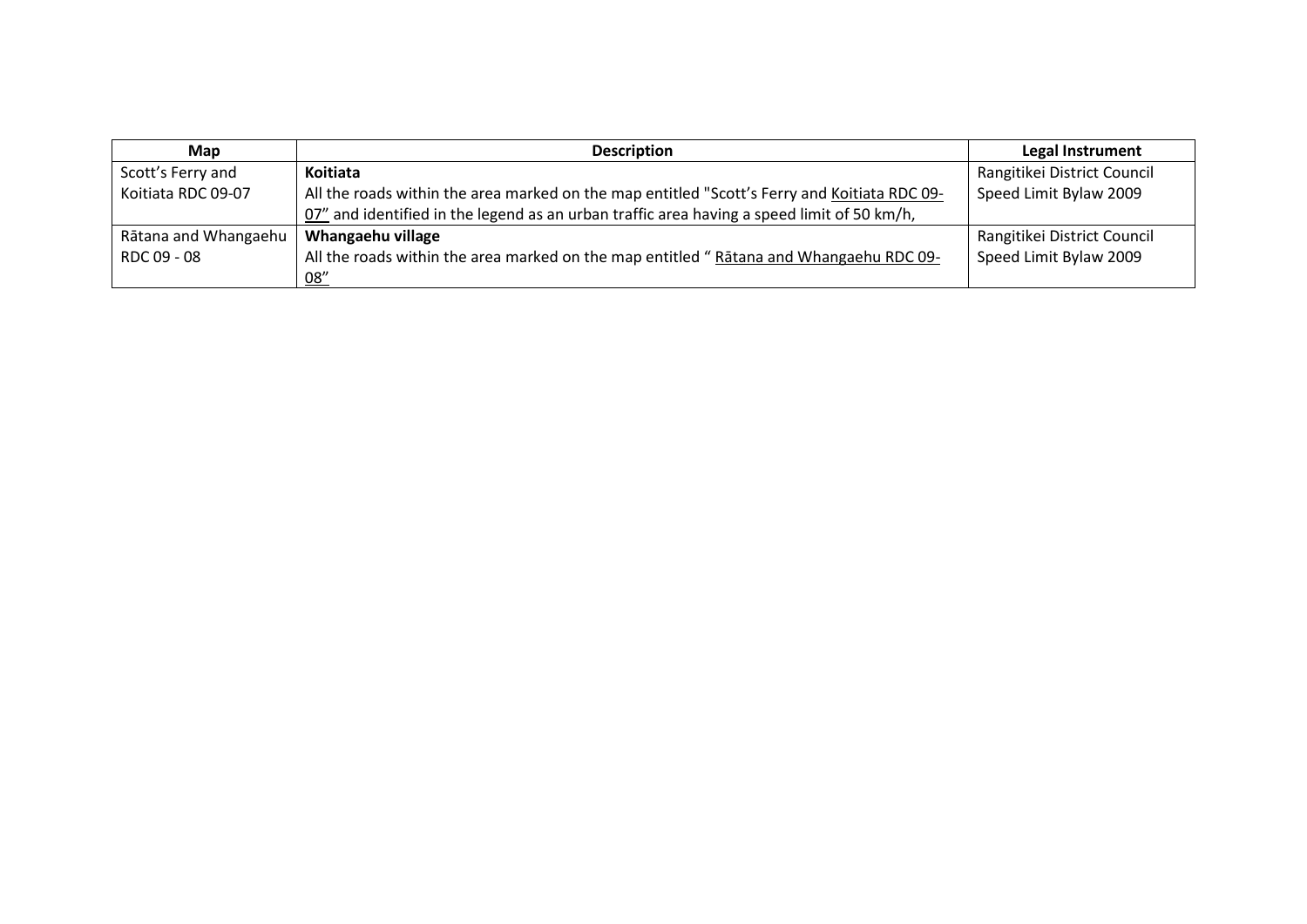# Schedule 7: 70 km/h

The roads or areas described in this schedule or as shown on a map referenced in this schedule are declared to have a speed limit of 70 km/h.

| Map       | <b>Description</b>                                                                                       | <b>Legal Instrument</b>     |
|-----------|----------------------------------------------------------------------------------------------------------|-----------------------------|
| Turakina  | <b>Turakina</b>                                                                                          | Rangitikei District Council |
| RDC 09-09 | All roads marked on the map entitled                                                                     | Speed Limit Bylaw 2009      |
|           | Turakina RDC 09-09.                                                                                      |                             |
|           |                                                                                                          |                             |
| Marton    | Pukepapa Road, Marton along Pukepapa Road starting south of Henderson Line 400 m to 121 Pukepapa         | Rangitikei District Council |
| RDC 09-05 | Road.                                                                                                    | Speed Limit Bylaw 2009      |
|           |                                                                                                          |                             |
| Crofton   | Wellington Road, Marton along Wellington Road beginning 200 metres south of Neal Dow Road/Lawson         | Rangitikei District Council |
| RDC 13-01 | Street to a point adjacent to #567 Wellington Road, and down Hawkestone Road 240 metres to the Bridge,   | Speed Limit Bylaw           |
|           | and down Neal Dow Road 600 metres onto Makirikiri Road, and down Lawson Street to a point 50 metres east | Amendment 2014              |
|           | of Goldings Line onto Makirikiri Road, and down Golding Line to 100m south of Alexandra Street.          |                             |
| Marton    | Marton 650 metres along Hendersons Line, west from Pukepapa road                                         | Rangitikei District Council |
| RDC 09-05 |                                                                                                          | Speed Limit Bylaw           |
|           |                                                                                                          | Amendment 2019              |
|           |                                                                                                          |                             |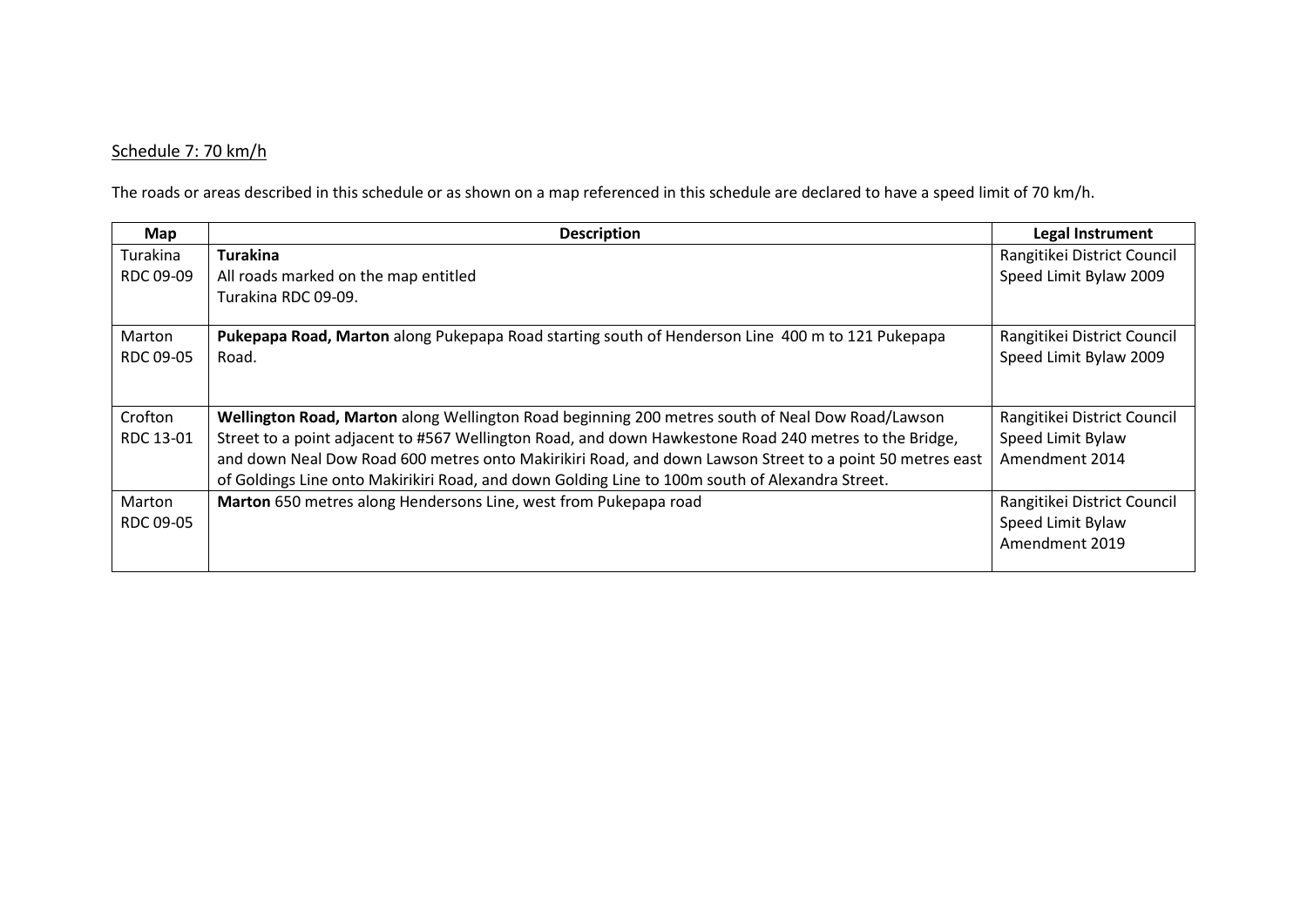#### Schedule 8 Traffic Areas 80 km/h

The roads or areas described in this schedule and shown on a map referenced in this schedule are declared to have a speed limit of 80 km/h.

| Map          | <b>Description</b>                                                                                 | <b>Legal Instrument</b>           |
|--------------|----------------------------------------------------------------------------------------------------|-----------------------------------|
| Marton       | Calico Line, Marton $-1.4$ km down Calico Line from a point east of Nga Tawa School to the current | Rangitikei District               |
| RDC 13-01    | 50 km/h sign near Marton.                                                                          | <b>Council Speed Limit</b>        |
|              |                                                                                                    | <b>Bylaw 2009</b>                 |
| Marton       | Wanganui Road, Marton - down Wanganui Road west from the current 50km/h sign to 180m west          | Rangitikei District Council Speed |
| RDC 13-02    | of Johnston Road and down Johnston Road.                                                           | Limit Bylaw Amendment 2014        |
| Marton       | Nga Tawa Road, Marton - down Nga Tawa Road south from Calico Line to 180m north of Marumaru        | Rangitikei District Council Speed |
| RDC 14-01    | Street.                                                                                            | Limit Bylaw Amendment 2014        |
| <b>Bulls</b> | Parewanui Road, Bulls - down Parewanui Road west from the current 50km/h sign to 50 metres         | Rangitikei District Council Speed |
| RDC 16-01    | north east of Ferry Road.                                                                          | Limit Bylaw Amendment 2016        |
| Kauangaroa   | Kauangaroa - along Kauangaroa Road from the western edge of the Whangaehu River Bridge to          | Rangitikei District Council Speed |
|              | 800 metres east of the Whangaehu River Bridge, 50 metres along Kumuiti Road and along Pah          | Limit Bylaw Amendment 2016        |
|              | Road.                                                                                              |                                   |